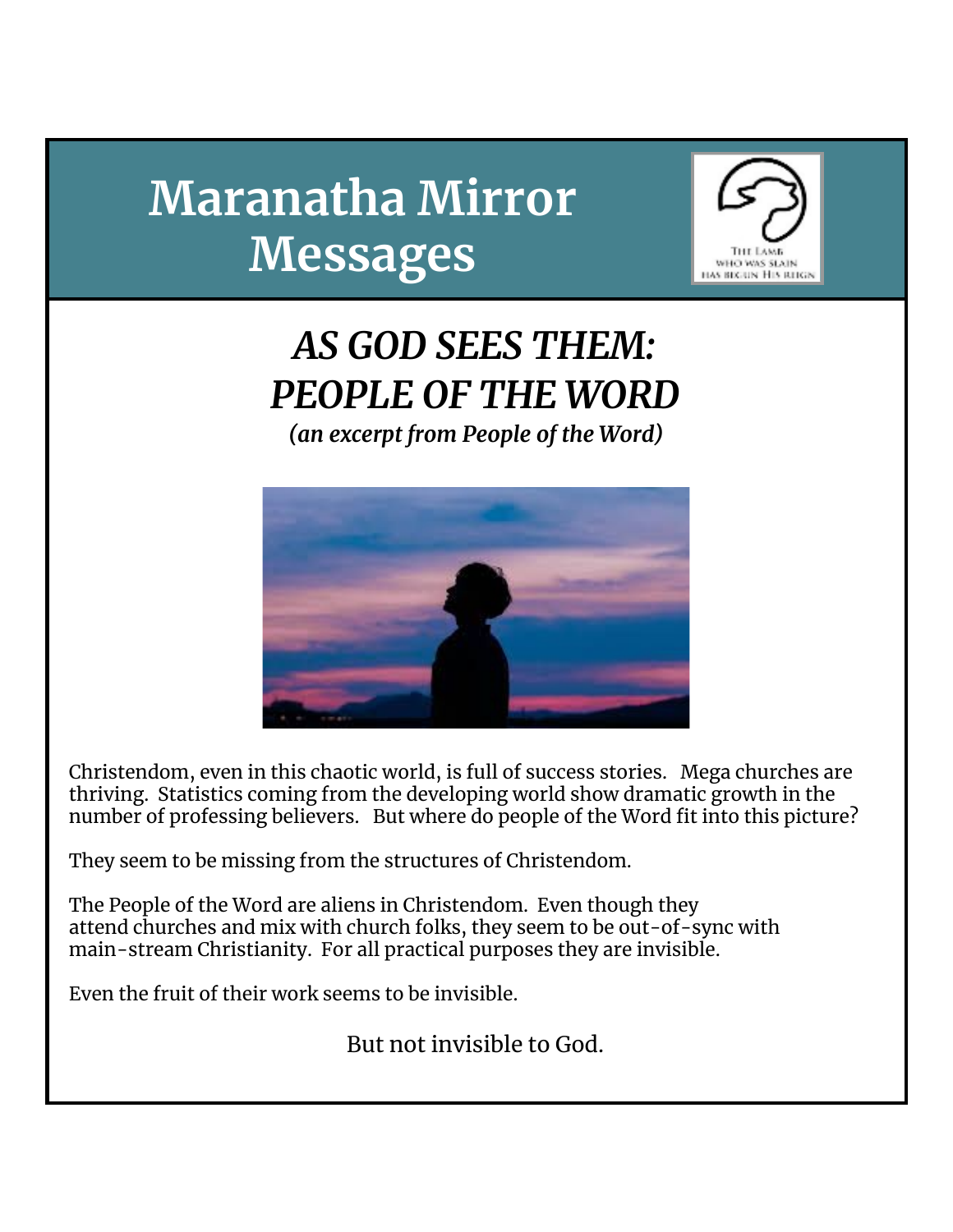The same Lord Jesus who saw deep into the hearts of the seven churches of Revelation sees into us all. He sees beyond statistics, numbers, and money to the depth of our hearts. And from the day they first appeared on earth (Pentecost) the People of the Word have conformed to the call of the Master in three ways:

> They are servants of God. They are servants of one another. They are servants of the forgotten.

#### **THEY ARE SERVANTS OF GOD**



*Whoever serves me must follow me; and where I am, my servant also will be. My Father will honor the one who serves me. John 12:26*

Above all, they are servants of God.

This is their focus.

This is the vision which dominates their hearts.

It is one thing to quote the words, "*We were bought with a price; we are not our own."*

It is another to have that truth driving our lives.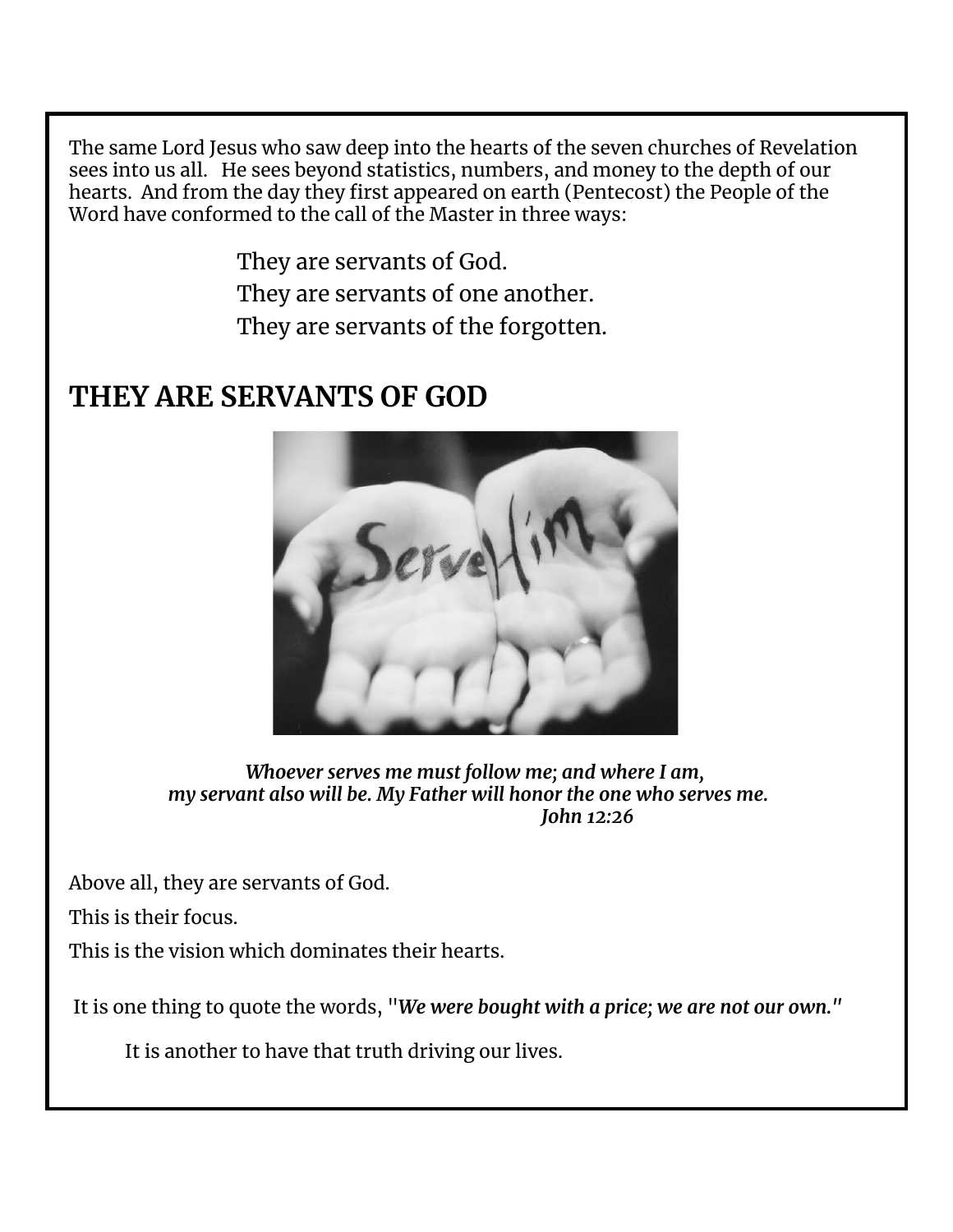A servant has one desire: to please the Master, to do the Master's will. A servant whose heart is given to the Master needs little prompting.

The servant just knows, and acts accordingly.

The People of the Word cheerfully serve wherever the Master puts them.



They go about their daily lives like everyone else. They go to work, they raise children, they buy groceries, they visit friends.

But they see themselves, wherever they are, as servants of God, fitting into his program in the everyday world.

They are broken bread and poured-out wine in the hands of the Master, conveying his presence and fulfilling his Word.



Like any servant, the Person of the Word checks in with the Master daily. Alone before God the servant opens their heart in prayer, drinks in the words of the apostles and prophets, who have left us an eternal witness to the Lord Jesus.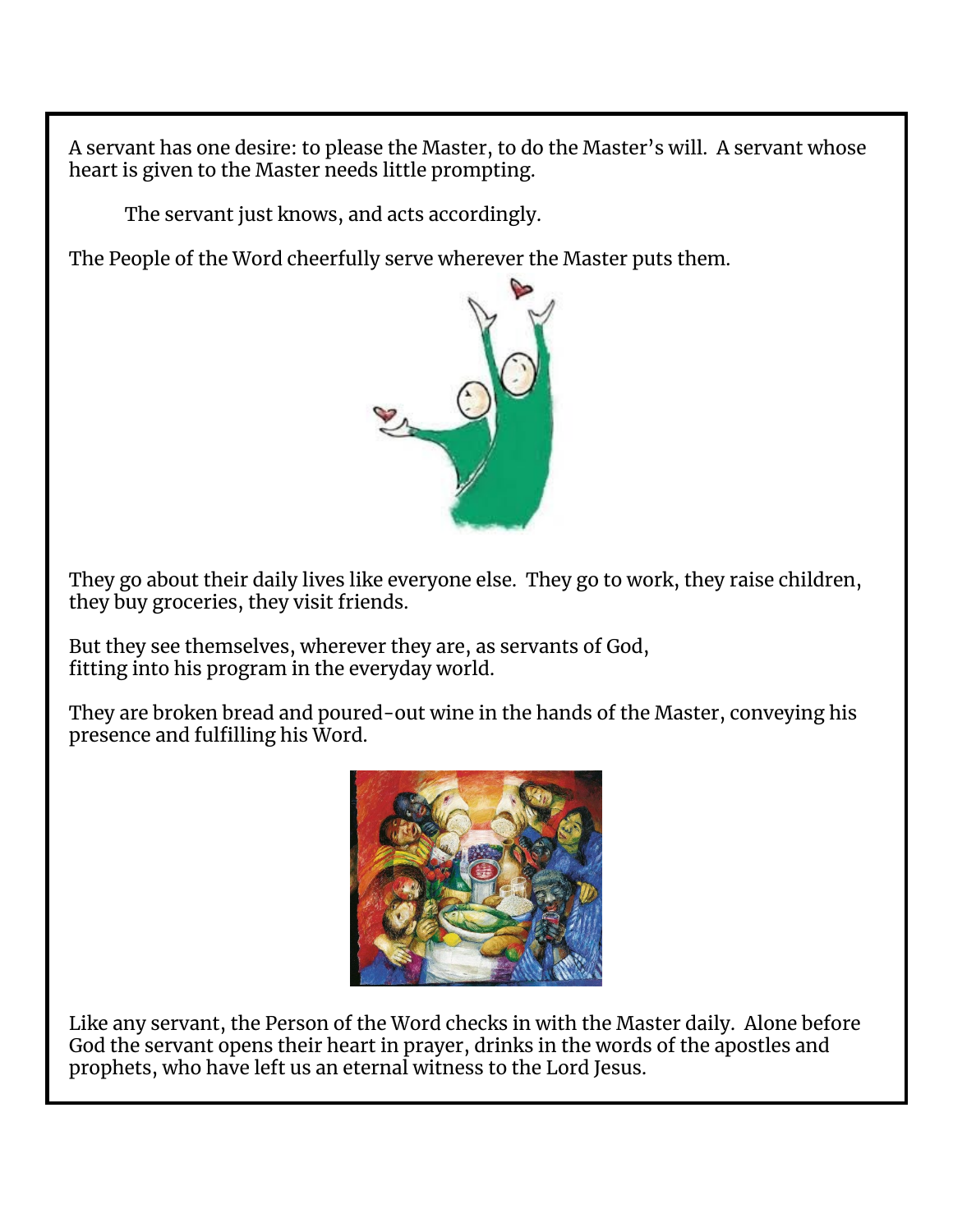A major service performed by the People of the Word is intercession.

Alone before God, they lift up names and needs, and even nations before the throne of heaven. And in a mystery, the Spirit wraps these intercessions in the glory of heaven as redemptive power flows over lives completely unaware of the grace which hovers above them.



People of the Word faithfully pray the Father for laborers in the harvest, in obedience to the Lord's command. This is an essential part of their service to God.

Service to God takes place before the eye of God, not the eyes of men. True service to God is covered by God's hand, so that the glory of this service rises to God alone.

God's servants never aspire to greatness in the eyes of people, but only to conformity to the Master's will. Their service to God is hidden in God.

#### **THEY ARE SERVANTS OF ONE ANOTHER**

"You call me Teacher and Lord; and you are right, for so I am. If I then, your Lord and *Teacher, have washed your feet, you also ought to wash one another's feet. For I have given* you an example, that you also should do as I have done to you. Truly, truly, I say to you, a servant is not greater than his master; nor is he who is sent greater than he who sent him. If *you know these things, blessed are you if you do them." John 13:13-17*

The Body of Christ is not only a "school of forgiveness," it is a "school of servanthood."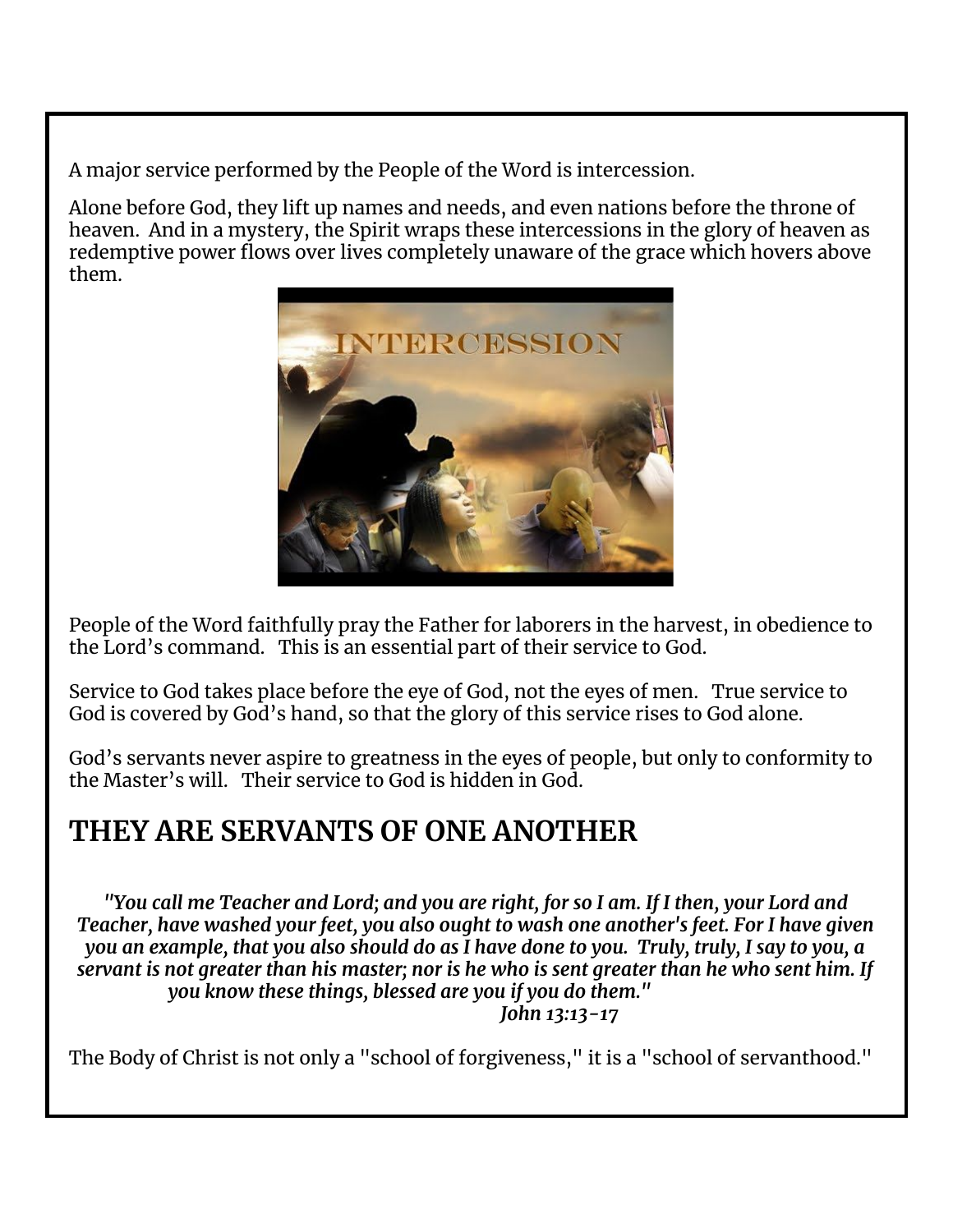This is where we learn to wash feet.

Our witness to the world remains weak and powerless until we learn to serve each other simply and quietly, without glory or fanfare.

An authentic congregation of the People of the Word is almost never homogenous. The Spirit draws diverse souls into the assembly, people who are logically incompatible. We are truly a "motley crew." We were gathered from the streets and lanes of the city, the highways and hedges---we were the odd ones, the "speckled birds" of society.



Most of us carry wounds of one kind or another.

So we take care of each other.

We encourage each other.

We pick each other up, when we're stumbling.

We wash each other's feet.

A simple phone call. Or a cup of coffee together. Perhaps a bit of financial help, given discreetly. And, above all, we pray for each other.

When the People of the Word gather, it is never a "spiritual supermarket," where individuals pick up their "spiritual food," and hurry on about their business.

It's a "family feast," where folks share with each other the riches of the Kingdom.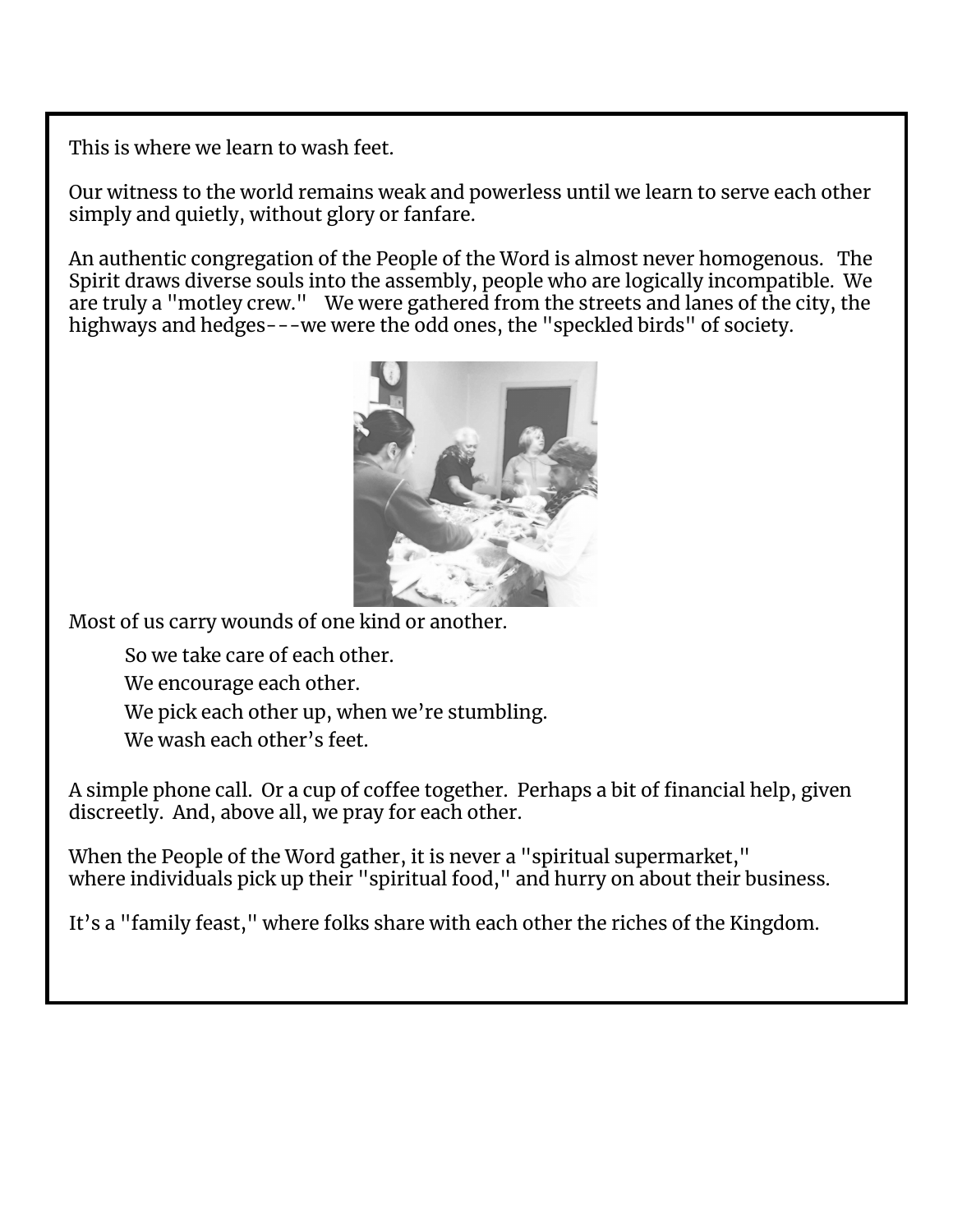

In the process of serving each other, strains develop between us…

Some feel neglected. Some are overbearing. Thoughtless things are said. Feelings are hurt.

But as we wash each other's feet with words and deeds of encouragement, the strains between us are swallowed up in the Peace of Christ which rules our hearts.

### **THEY ARE SERVANTS OF THE FORGOTTEN**



*Now when John heard in prison about the deeds of the Christ, he sent word by his disciples and said to him, "Are you he who is to come, or shall we look for another?" And Jesus answered them, "Go and tell John what you hear and see: the blind receive their sight and the lame walk, lepers are cleansed and the deaf hear, and the dead are raised up, and the poor have good news preached to them. And blessed is he who takes no offense at me." Matthew 11:2-6*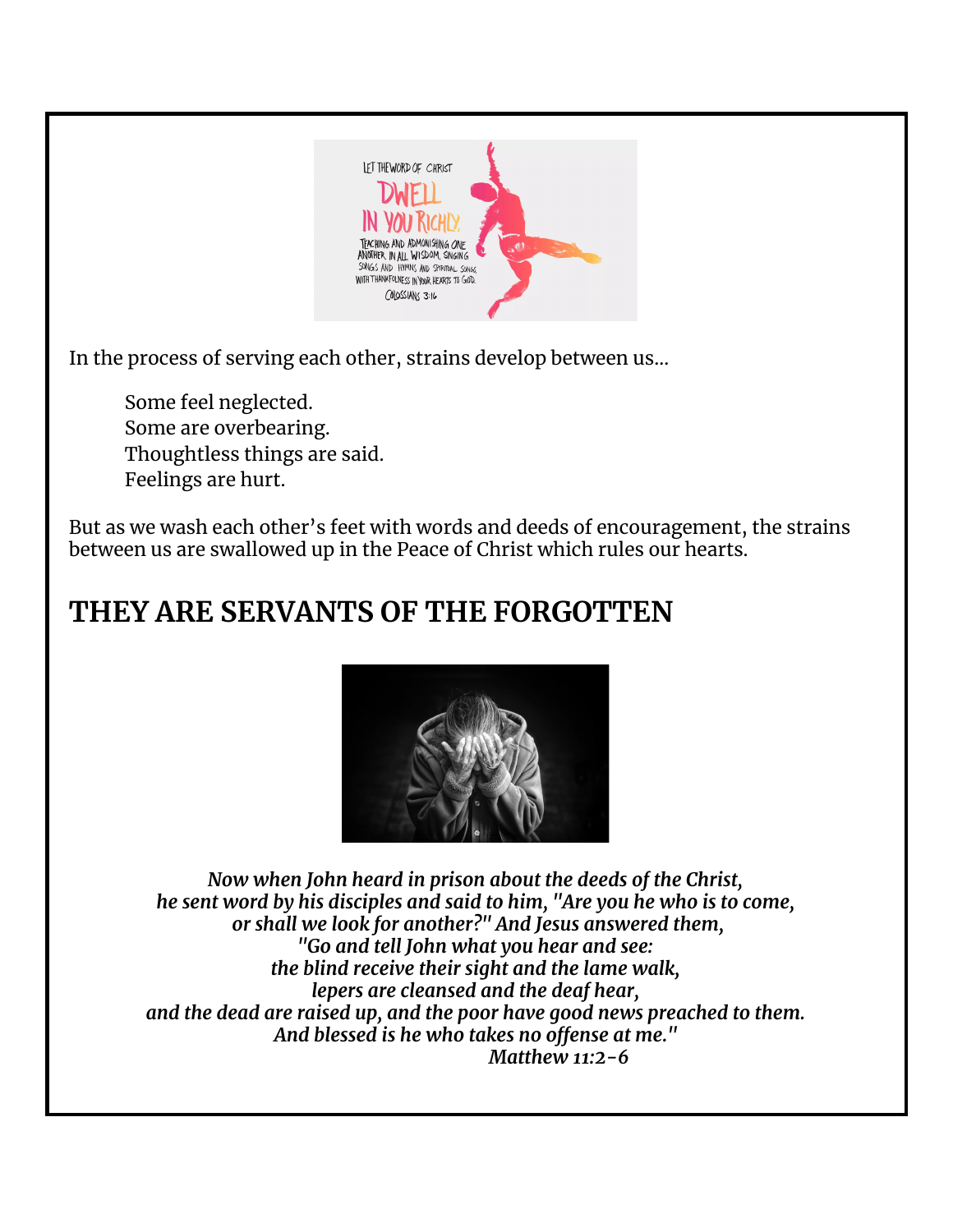John the Baptist, sitting in prison, could not believe that Jesus kept wasting his time with people who are of no account: the poor, the maimed, the lame and the blind.

This is the Kingdom of God? This is how God's Messiah spends his time?

Are you the one who is to come, or do we have to look for someone who knows how to take hold of power and get things done?

It's fine to help the poor and reach out to the marginalized, but things will never change if we don't get some clout in the halls of power. We need to make the world sit up and take notice, if *we are ever to effect change*!

So the thinking goes in Christendom to this day.

But the People of the Word have chosen to follow the Master by focusing their efforts as servants of the forgotten ones that languish in the shadows.

Servants, not "professionals" dealing with "clients." The People of the Word live their lives at the street level. No matter how well-off or well-educated they may be, their approach to the forgotten ones is always horizontal, never "from above."

When the Lord of the Universe chooses to shake things up, he can do it in an instant. He alone is the one who brings down the mighty and raises those of low degree.

Our job is to keep serving the forgotten ones right under our noses. Give them a taste of God's mercy as we open our hearts to share what we have. We cause them to hear the good news, as we *"speak a sustaining word to those who are weary."* This kind of service enables the King to make his voice heard as we "bring good news to the poor."